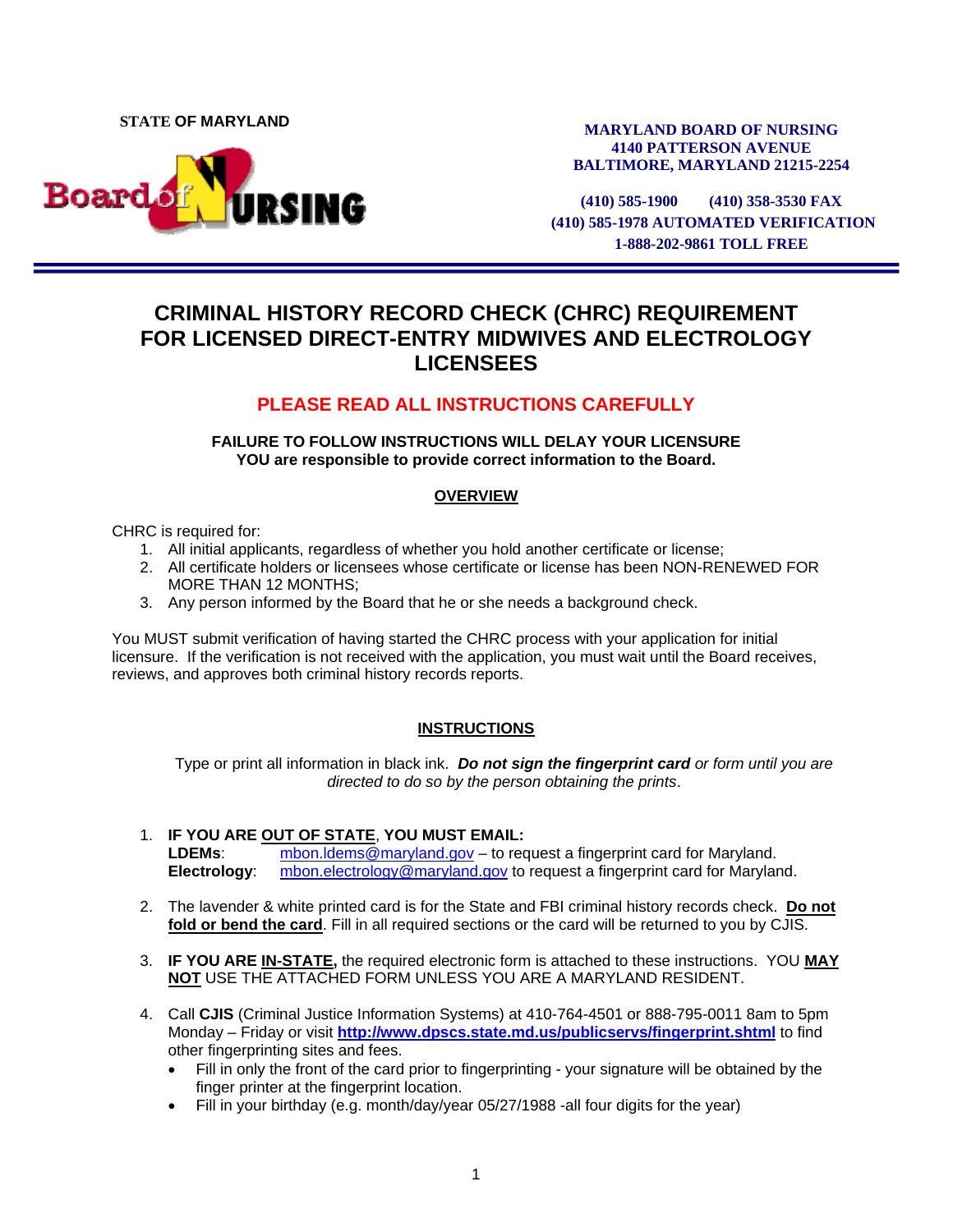- Place of birth- state or country
- Citizenship- country
- Height and weight- round up to the nearest whole inch or pound
- Race codes: I American Indian or Alaskan Native
	- A Asian or Pacific Islander
	- B African American
	- W White (including Hispanic/Latin)
	- O Other
- Gender/Sex- "F" for female; "M" for male
- Eyes/hair- color of your eyes and hair
- $\bullet$  SS#
- Maryland driver's license write in your Maryland driver's license number. If you do not have a Maryland driver's license, write in N/A
- Position applied for: leave blank
- On right hand side of the form, unless already checked, check boxes: (a) State and FBI and (b) Governmental licensing or certification

Take at least one of the following current forms of identification with you:

- Maryland driver's license;
- Another state or country driver's license;
- Passport;
- Certificate of U.S. citizenship;
- Alien registration card; or
- Identification card issued by a state or local governmental agency, the District of Columbia, a United States territory, or a foreign government.
- 5. **Pay the fee and have your fingerprints taken**. If you are submitting a paper application, copy the front and back of the printed lavender print fingerprint card to attach to your application to the Board.
- 6. **Keep a record of your tracking number** (on your electronic receipt or under the bar code of the fingerprint card).If the CHRC is not received in this office, you will need to track the results. The tracking number serves as a receipt when entered into an on-line application or notifying the Board for a renewal.
- 7. **Mail the card to CJIS . PO Box 32708 Reisterstown Road . Pikesville, MD 21282-2708**. You must send a check or money order for the fee with the fingerprint card or your prints will not be processed! (See CJIS website for current fees.)
	- It takes **several weeks** for the Board to receive and process CHRC results. Calling the Board office "just to check" delays the processing of applications. To ensure the quickest service and shortest processing time, please do not call the Board to check if we have received your CHRC. Use the "Look-Up-A-License" feature under "Licensing" on the Board's website to see if your application is PENDING or if you have been certified or licensed. Only contact the Board's office as listed below **IF** it has been at least 3 to 4 week after electronic fingerprinting AND you do not see your name on the website OR you have not been contacted by Board staff about your application.

#### **DO NOT send the ORIGINAL fingerprint card to the MBON It will be discarded and that will delay your application process!**

**On rare occasions**, the Federal Bureau of Investigations (FBI) rejects fingerprints because they are not readable (this can be caused by any number of reasons). If this happens to you, CJIS will mail you the report telling you that the prints were received and rejected and why. Follow the instructions on the letter and send your repeat prints directly to CJIS with a copy of the initial rejection letter. If your fingerprints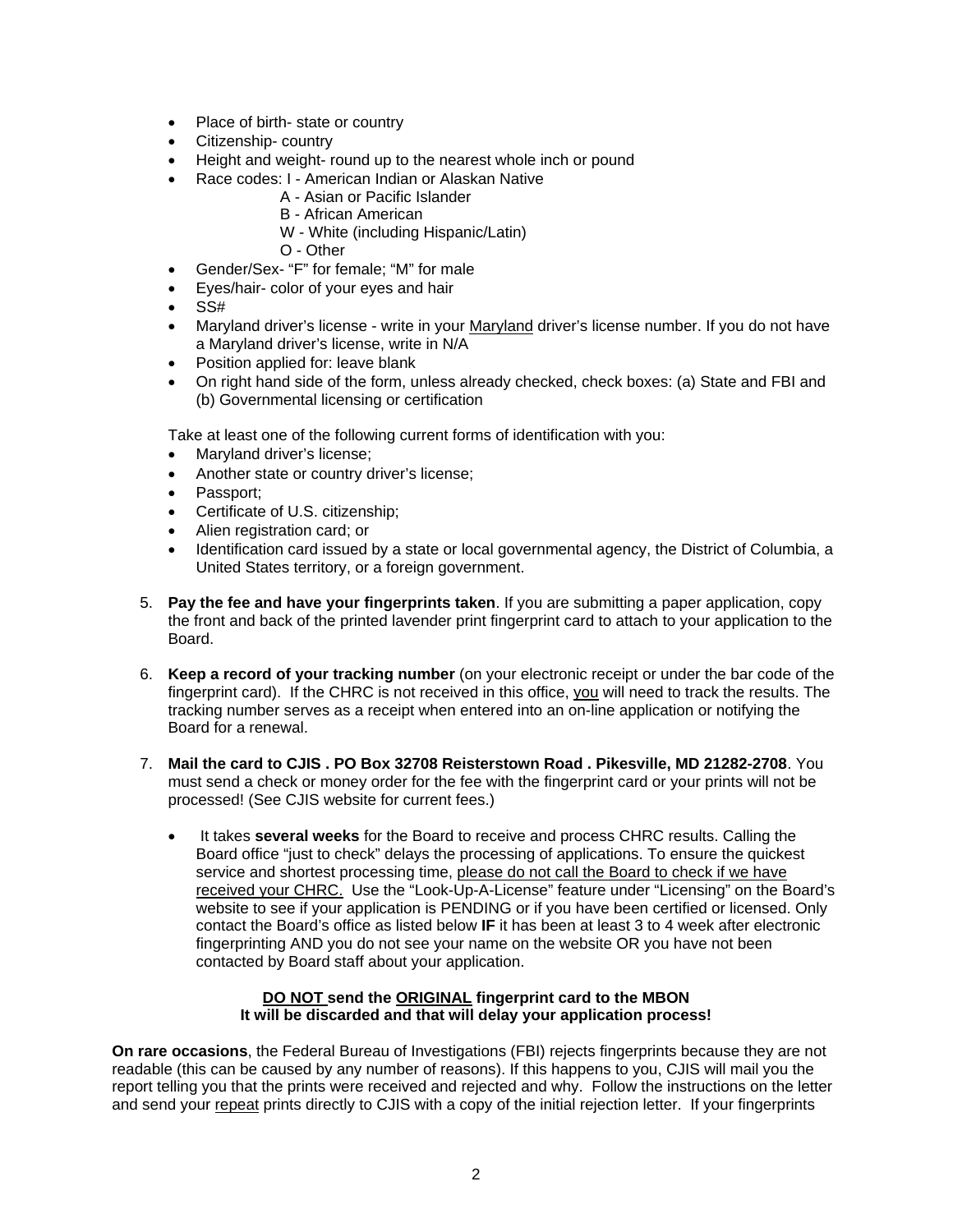are rejected **two** times, you must contact this agency and provide the two rejection letters. To contact MBON with your rejection letters, either scan the letters to **[dorothy.haynes@maryland.gov](mailto:dorothy.haynes@maryland.gov)** OR FAX them ATTENTION TO Dorothy Haynes at 410-358-3530. This will begin the process for us to request the FBI to conduct a CHRC based on your name and date of birth. This process can be very time consuming and is in the hands of the FBI, not this agency. Please understand that if you are one of the very few to whom this happens, manual name and date of birth check can take up to several months before we receive a result. By law, MBON cannot issue a certificate or license until the CHRC result is returned and meets statutory criteria.

## **HOW TO SUBMIT THE RECEIPT TO THE BOARD**

You **must** submit one of the following to the Board if you expect your initial or renewal application to be processed.

- **1.** ON-LINE: the tracking number of your fingerprinting serves as your receipt by being input into the application.
- **2.** PAPER APPLICATION: a copy of the front and back of the fingerprinted fingerprint card showing your complete name and the date and signature of the person taking the fingerprints along with the prints, is the receipt.
- **3.** RENEWALS: Either receipt, with your certificate/license number on it to MBON, via:
	- a. mailing a copy to 4140 Patterson Ave, Baltimore, MD 21215-2254, Attn: Renewal **Department**
	- b. Faxing your copy to 410-358-3530, Attn: Renewal Department
	- c. or sending a copy via e-mail to [mbon.nurselicenserenewal@maryland.gov \(fo](mailto:mbon.nurselicenserenewal@maryland.gov)r quickest results, please use email!)

After thoroughly reading these instructions, if you have any questions, please contact Monica Mentzer at (410) 585-1926 or email the respective Licensing Departments at:

m[bon.ldems@maryland.gov for D](mailto:mbon.ldems@maryland.gov)irect-Entry Midwifery m[bon.electrology@maryland.gov](mailto:mbon.electrology@maryland.gov) for Electrology

#### **REMINDER! SEND FINGERPRINT CARDS TO: CJIS P.O. Box 32708 Reisterstown Road Pikesville, MD 21282-2708**